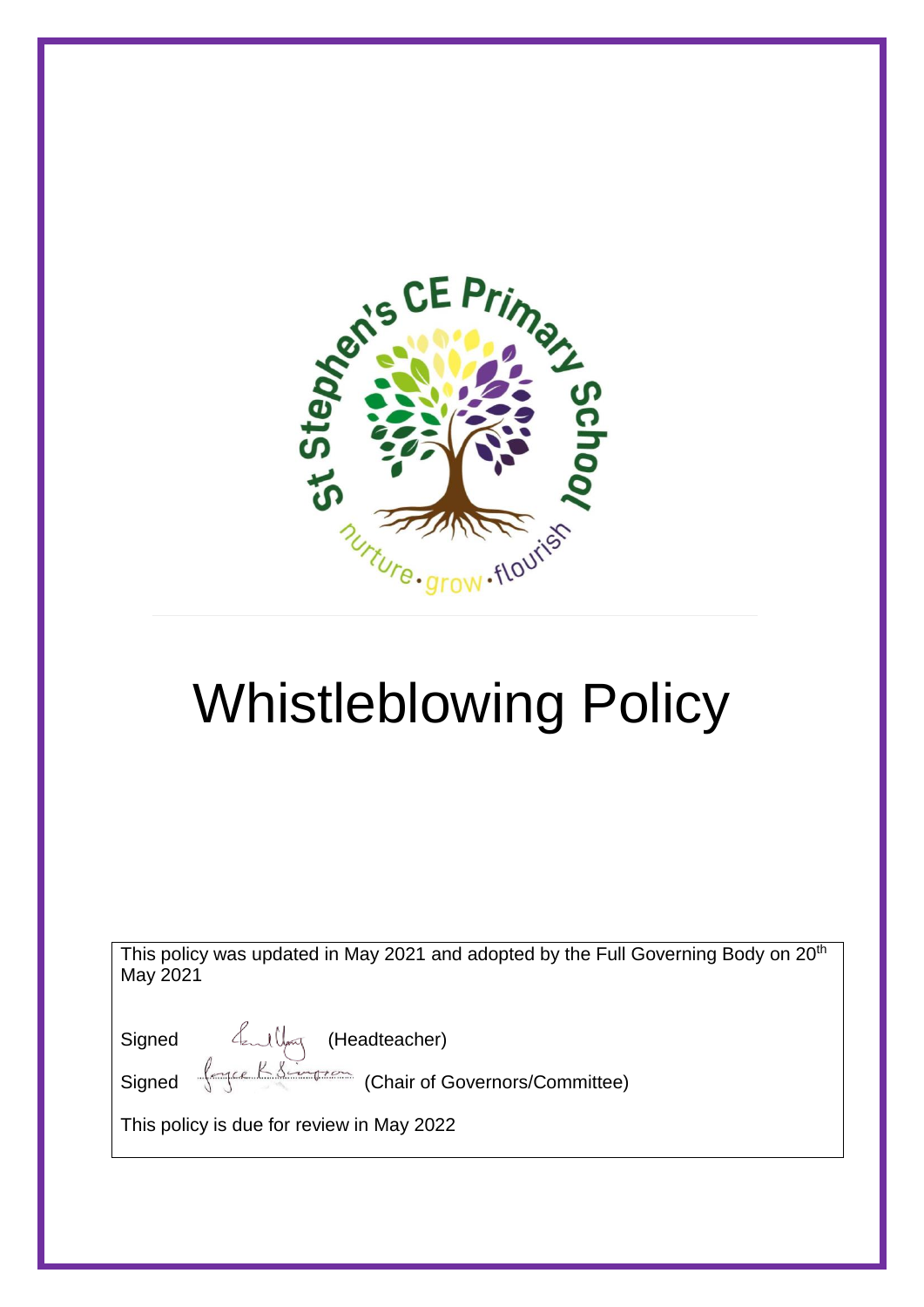## Contents:

[Statement of intent](#page-2-0)

- 1. [Legal framework](#page-3-0)
- 2. [Introduction](#page-3-1)
- 3. [Definitions](#page-3-2)
- 4. [Roles and responsibilities](#page-4-0)
- 5. [Scope](#page-5-0)
- 6. [Harassment and victimisation of staff](#page-6-0)
- 7. [Non-employees](#page-6-1)
- 8. [Good practice principles](#page-6-2)
- 9. [Procedure](#page-7-0)
- 10. [Next steps](#page-8-0)
- 11. [What the school asks of you](#page-10-0)
- 12. [Appeal process](#page-10-1)
- 13. [Unfair treatment](#page-10-2)
- 14. [Monitoring and review](#page-10-3)

#### **Appendix A**

**[New]** [Managing Whistleblowing During the Coronavirus \(COVID-19\) Pandemic](#page-11-0)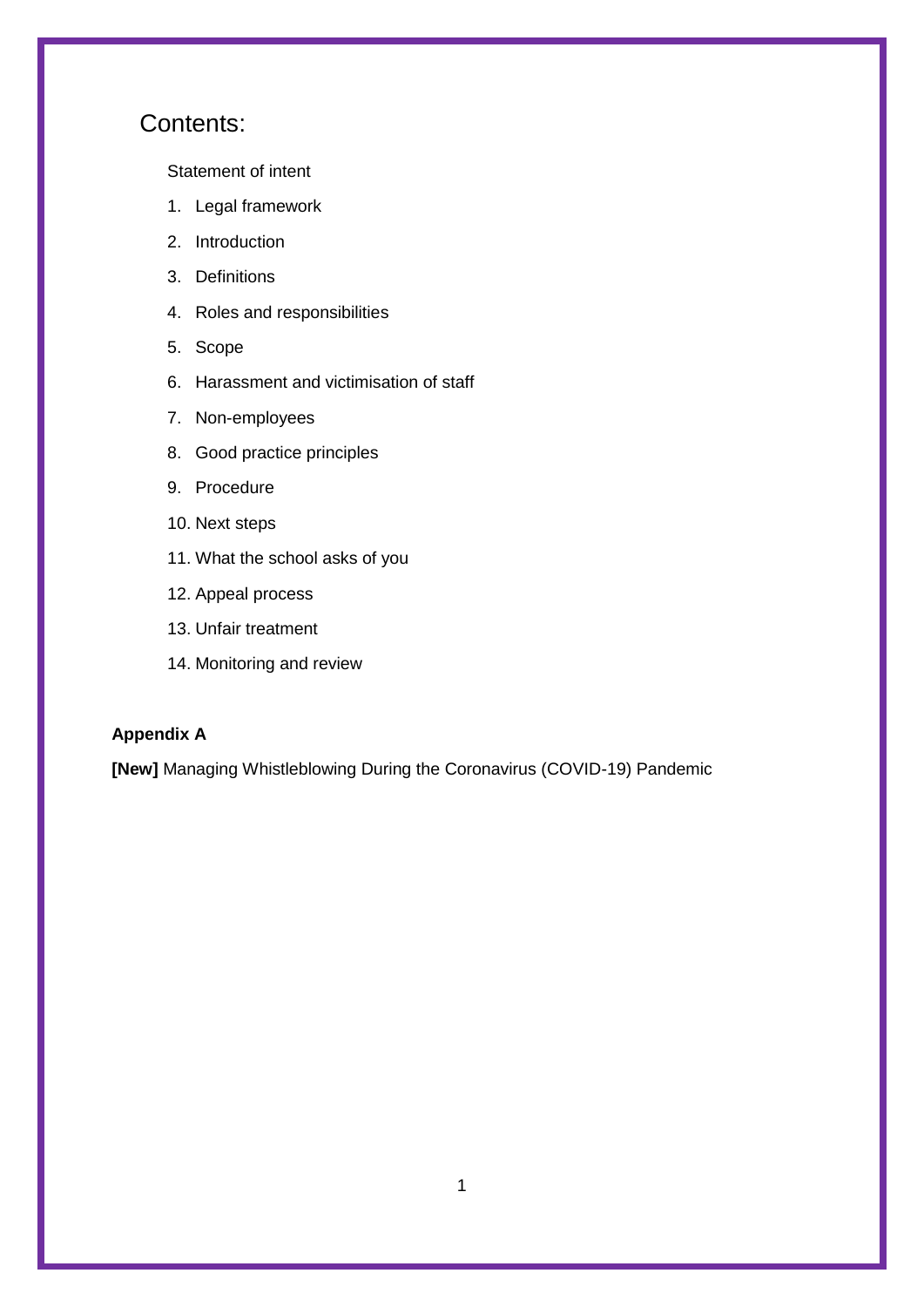## <span id="page-2-0"></span>Statement of intent

St Stephen's CE Primary school is committed to open and honest communication and ensuring the highest possible standards in integrity – we will always treat whistleblowing as a serious matter.

In line with the school's commitment to openness, probity and accountability, members of staff are encouraged to report concerns. This policy will work to ensure that, if an employee sees or suspects that something is wrong, they will raise this with the school. This is known as "blowing the whistle" – a phrase that is used throughout this policy and should be viewed as a positive action of speaking up.

This policy seeks to ensure that any person suspecting malpractice knows how to raise concerns and what procedures are in place to deal with the concern.

Where this policy necessitates personal or special category data to be processed, it will be done so in accordance with the school's Data Protection Policy.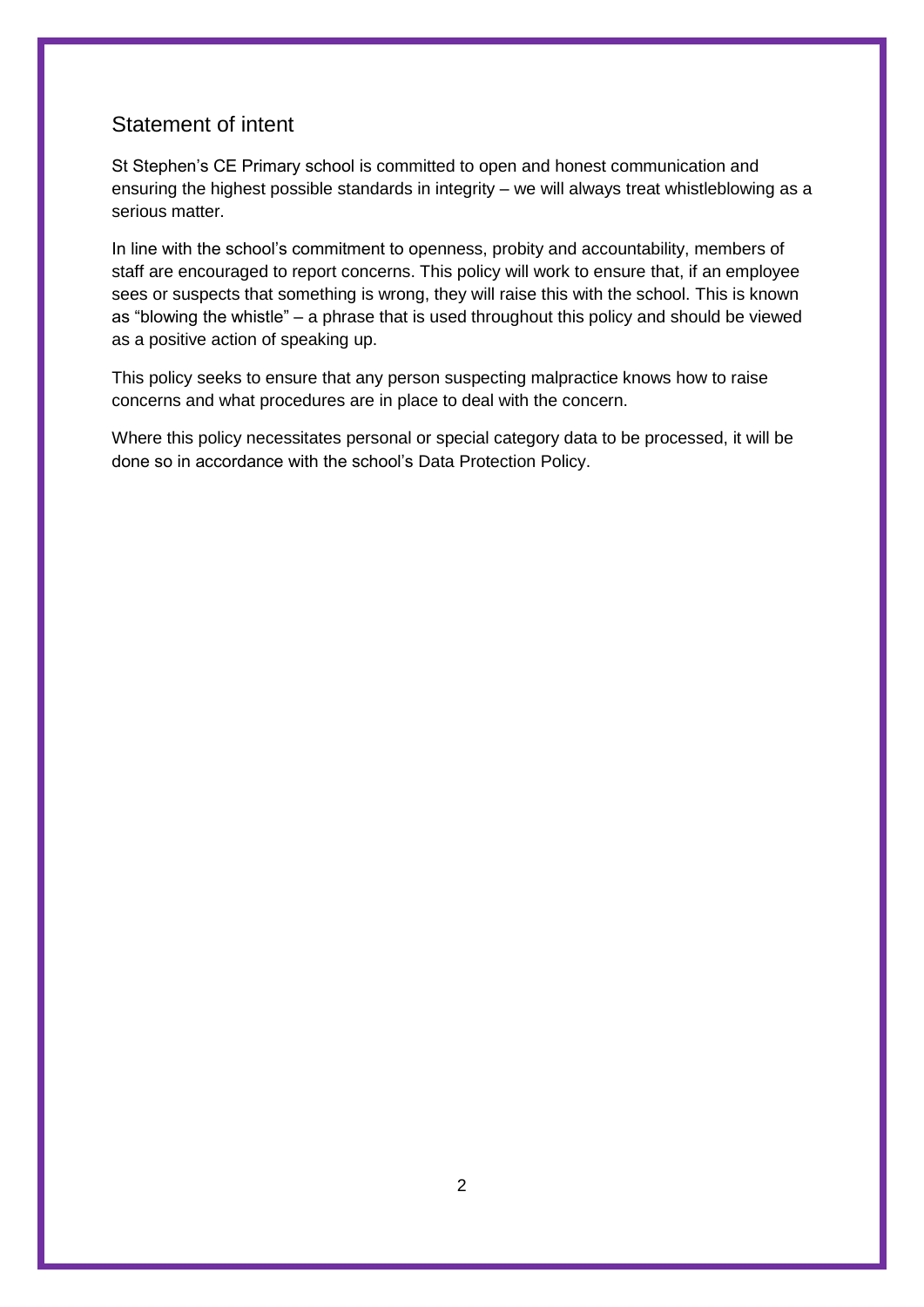## <span id="page-3-0"></span>**1.** Legal framework

- This policy has due regard to all relevant legislation including, but not limited  $1.1.$ to, the following:
	- Public Interest Disclosure Act 1998
	- Employment Rights Act 1996
- $1.2.$ This policy has been created with regard to the following guidance documents:
	- GOV.UK (2015) 'Whistleblowing for employees'
	- DfE (2014) 'Whistleblowing procedure for maintained schools'
	- Sir Robert Francis (2015) 'Freedom to speak up report'
- $1.3.$ This policy operates in conjunction with the following school policies:
	- Disciplinary Policy and Procedure
	- Records Management Policy
	- Complaints Procedures Policy
	- Data Protection Policy

## <span id="page-3-1"></span>**2.** Introduction

- $2.1.$ The Public Interest Disclosure Act 1998 (PIDA) protects employees who "blow the whistle" where the employee reasonably believes that the disclosure falls within the remit of the prescribed person or body and that the information and any allegations are substantially true.
- $2.2.$ Disclosures made under this procedure will be monitored for statistical purposes as required under the PIDA. The details of any disclosure will remain confidential.
- $2.3.$ The headteacher is the first point of contact for whistleblowing queries. If the allegation is related to the headteacher, the concern will be raised with the chair of governors.
- Any member of the school community or the general public is able to "blow  $2.4.$ the whistle"; however, the PIDA only protects employees. [Section 7](#page-6-1) includes further details on how whistleblowing affects non-employees.

## <span id="page-3-2"></span>**3.** Definitions

- $3.1 -$ Whistleblowing: Whistleblowing is when an employee reports suspected wrongdoing, or 'qualifying disclosures', at work to their employer.
- <span id="page-3-3"></span> $3.2.$ Qualifying disclosures: As outlined by the PIDA, qualifying disclosures pertain to when any of the following takes place: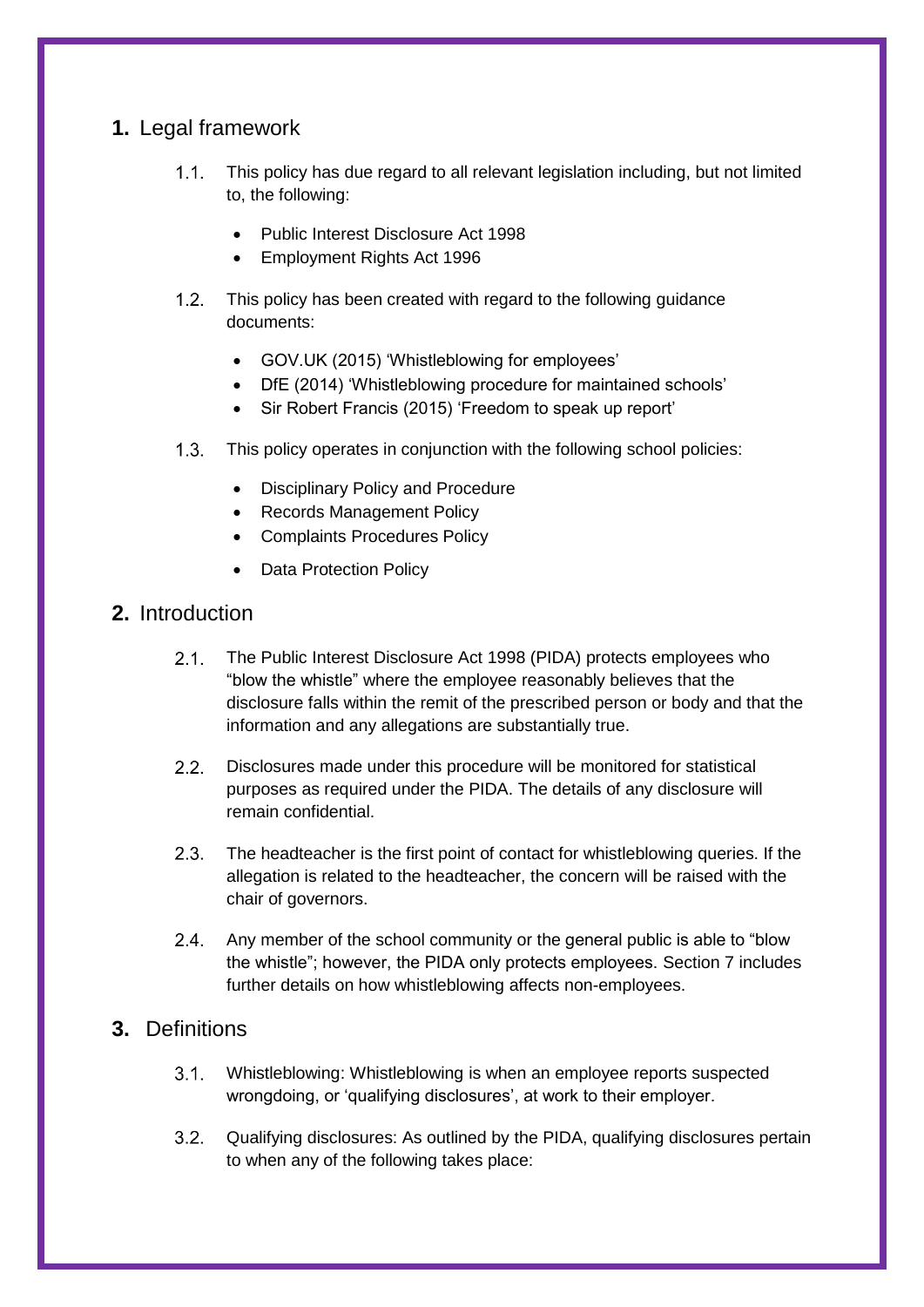- A criminal offence has been committed, is likely to be committed or is being committed
- A person has failed, is failing or is likely to fail to comply with any legal obligation to which they are subject
- A miscarriage of justice has occurred, is occurring or is likely to occur
- The health or safety of any individual has been, is being or is likely to be endangered
- The environment has been, is being or is likely to be damaged
- Information tending to show any matter falling within any of the preceding points has been, is being or is likely to be deliberately concealed
- <span id="page-4-1"></span> $3.3.$ In the public interests means that an individual acted outside of their own personal interest – they acted for more than personal gain. It is not necessary for the disclosure to be of interest to the entire public. The following considerations are often used as a test to establish whether something is within the scope of public interest:
	- The number of people in the group whose interests the disclosure served
	- The nature of the interests and the extent by which individuals are affected by the wrongdoing disclosed
	- The nature of the wrongdoing disclosed
	- The identity of the alleged wrongdoer
- $3.4.$ Blacklisting refers to an individual who is being refused work because they are viewed as a whistleblower.
- $3.5.$ Grievances involve someone filing a complaint because they personally have been mistreated in some way – the person making the complaint will have a direct interest in the outcome. It is important to understand the difference between raising a grievance and blowing the whistle.

#### <span id="page-4-0"></span>**4.** Roles and responsibilities:

- $4.1.$ The governing body will be responsible for:
	- Establishing and agreeing the whistleblowing procedure.
	- Monitoring the effectiveness of this policy and undertaking any necessary reviews, e.g. in relation to good practice recommendations or changes in legislation.
	- Ensuring all members of the school community have access to this policy.
	- Investigating, in liaison with the headteacher, any concerns that are raised.
	- Ensuring this policy provides an open and transparent framework where members of the school community can raise their concerns.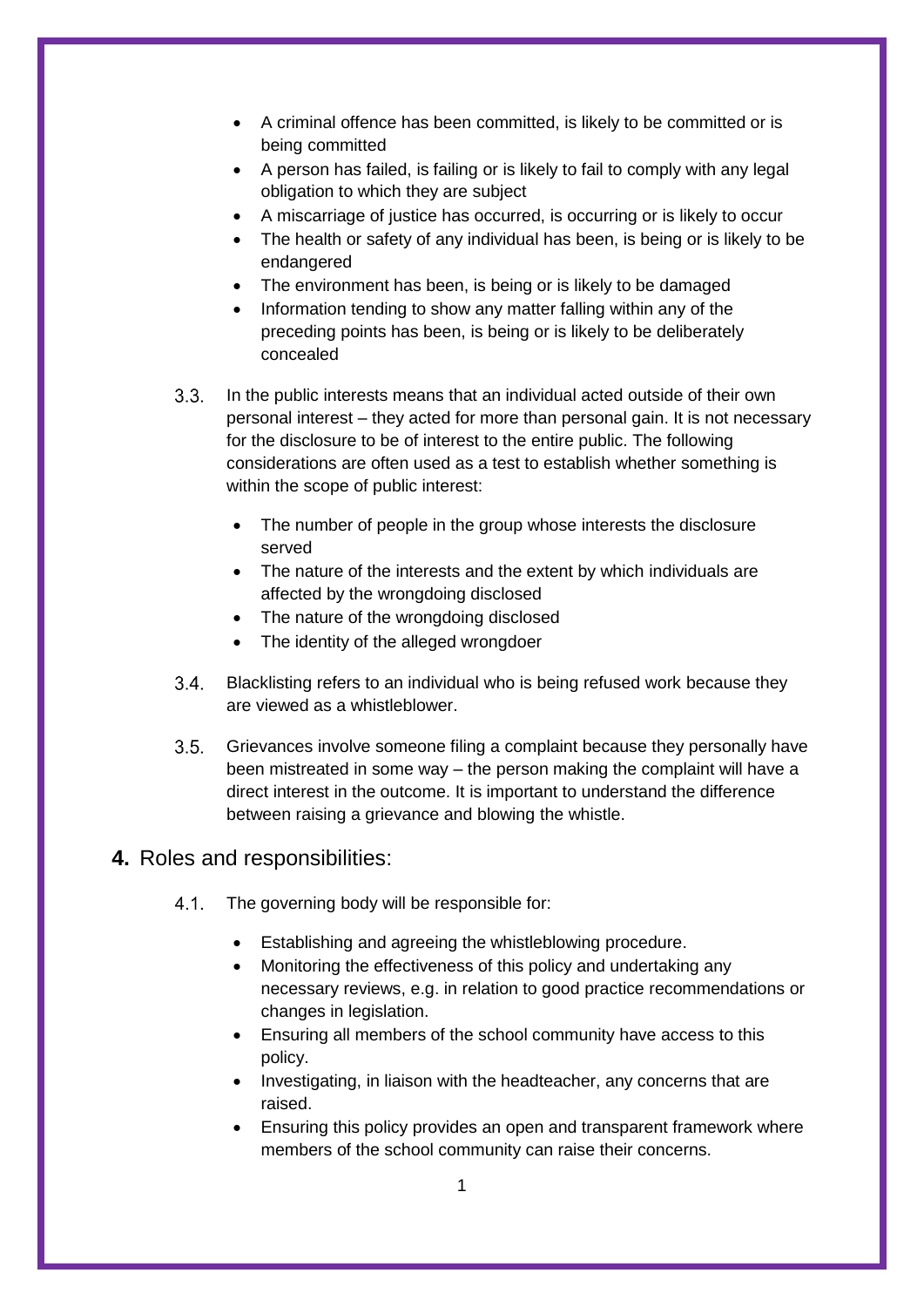- Taking the necessary action against members of staff following an investigation into any alleged malpractice.
- Ensuring that the minutes of the governing body include a record of the school's whistleblowing arrangements and who, both internally and externally, staff members should report concerns to.
- Appointing one governor and one member of staff to act as points of contact for staff members when reporting concerns.
- $4.2.$ The headteacher will be responsible for:
	- Ensuring all members of staff have read and understood this policy.
	- Receiving, investigating and responding to any concerns that have been raised by the school community.
	- Being the first point of contact regarding whistleblowing.
- $4.3.$ The chair of the governing body will be responsible for receiving any concerns raised about the headteacher.
- $4.4.$ All members of the school community will be responsible for:
	- Raising any concerns that meet the definitions of [3.2](#page-3-3) and [3.3](#page-4-1) of this policy.
	- Being truthful and reasonable with any concerns that they have.
	- Not raising malicious or unfounded concerns.

#### <span id="page-5-0"></span>**5.** Scope

- $5.1.$ This policy will:
	- Give confidence to members of the school community when raising concerns about conduct or practice that is potentially illegal, corrupt, improper, unsafe or unethical, or which amounts to malpractice or is inconsistent with school standards and policies.
	- Provide members of the school community with avenues to raise concerns.
	- Ensure that members of the school community receive a response to the concerns they have raised and feedback on any action taken.
	- Offer assurance that members of staff are protected from reprisals or victimisation for whistleblowing action undertaken in good faith and within the meaning of the PIDA.
- $5.2.$ This policy will not be confused with the procedure on dealing with harassment at work or the school's Grievance and Disciplinary Procedures.
- $5.3.$ Under this policy, any of the following can raise a concern:
	- Employees of the school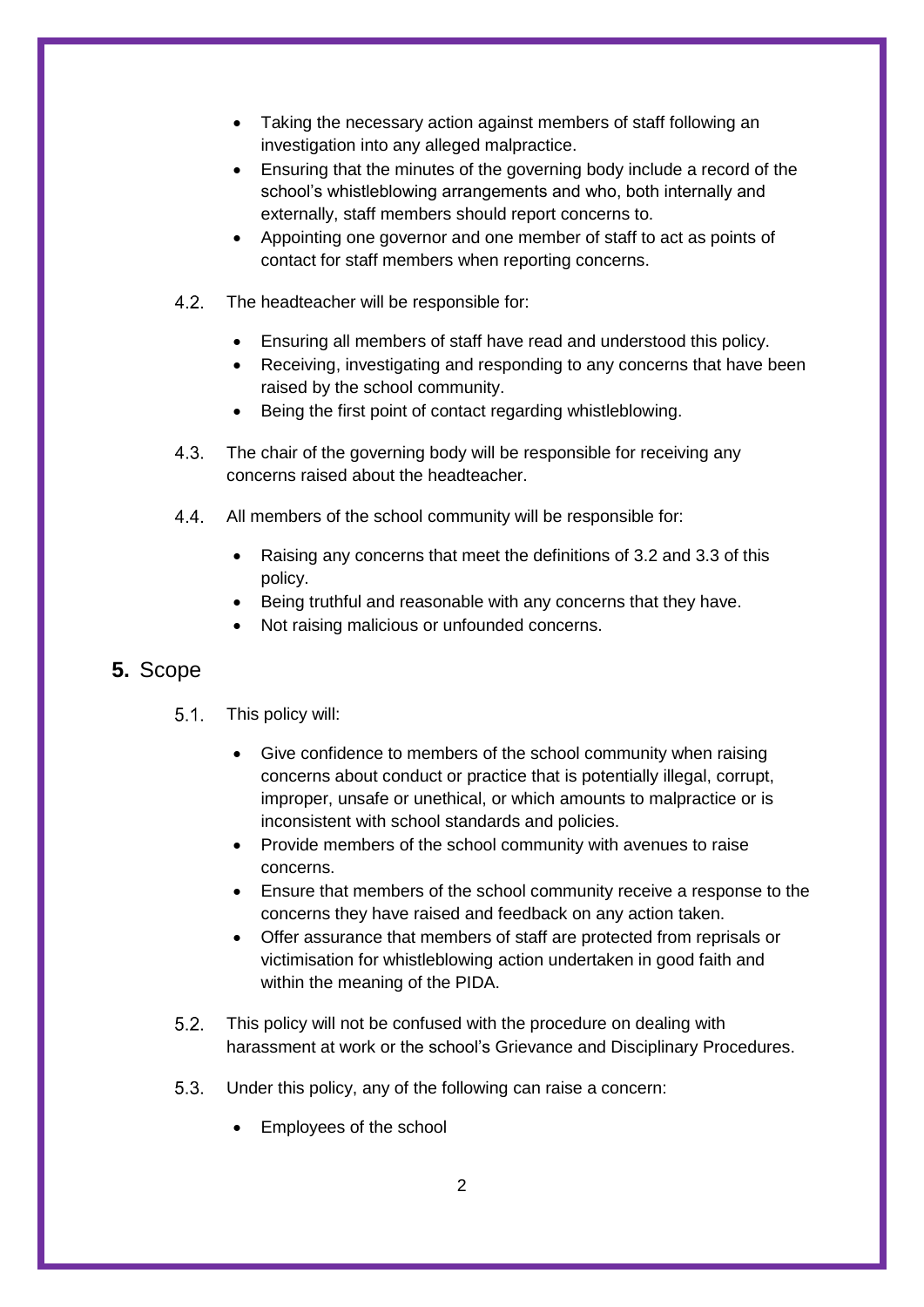- Employees of contractors working for the school, for example, agency staff, builders and drivers
- Employees of suppliers
- Voluntary workers working with the school
- A trainee, such as a student teacher
- Pupils
- The wider community
- Governors

#### <span id="page-6-0"></span>**6.** Harassment and victimisation of staff

- $6.1.$ The school recognises that the decision to report a concern can be a difficult one to take, not least because of the fear of reprisal from those responsible for the malpractice or from the school as a whole; however, the school will not tolerate any such harassment or victimisation and will take appropriate action to protect staff who raise a concern in good faith.
- $6.2.$ Staff are protected in law by the PIDA, which gives employees protection from detriment and dismissal where they have made a protected disclosure, providing the legal requirements of the Act are satisfied, e.g. the disclosure was in the public interest.
- $6.3.$ Any member of staff who victimises or harasses a member of staff as a result of their having raised a concern in accordance with this policy will be dealt with under the school's Disciplinary Policy and Procedure.

#### <span id="page-6-1"></span>**7.** Non-employees

- The PIDA and the Employment Rights Act 1996 do not protect non- $7.1.$ employees as far as whistleblowing is concerned.
- $7.2.$ Irrespective of 7.1, the school will not allow harassment, dismissal or exclusion for any non-employee who raises a genuine concern.
- $7.3.$ Where an individual feels that they have been unfairly treated following blowing the whistle, they should make a complaint under the school's Complaints Procedures Policy.
- $7.4.$ Governors are not employees and, while they are responsible for ensuring there is a whistleblowing procedure in place, they are not protected under the PIDA.

#### <span id="page-6-2"></span>**8.** Good practice principles

 $8.1.$ The school will implement the core whistleblowing principles, as outlined in the 'Freedom to speak up report', to ensure that whistleblowing procedures are fair, clear and consistent.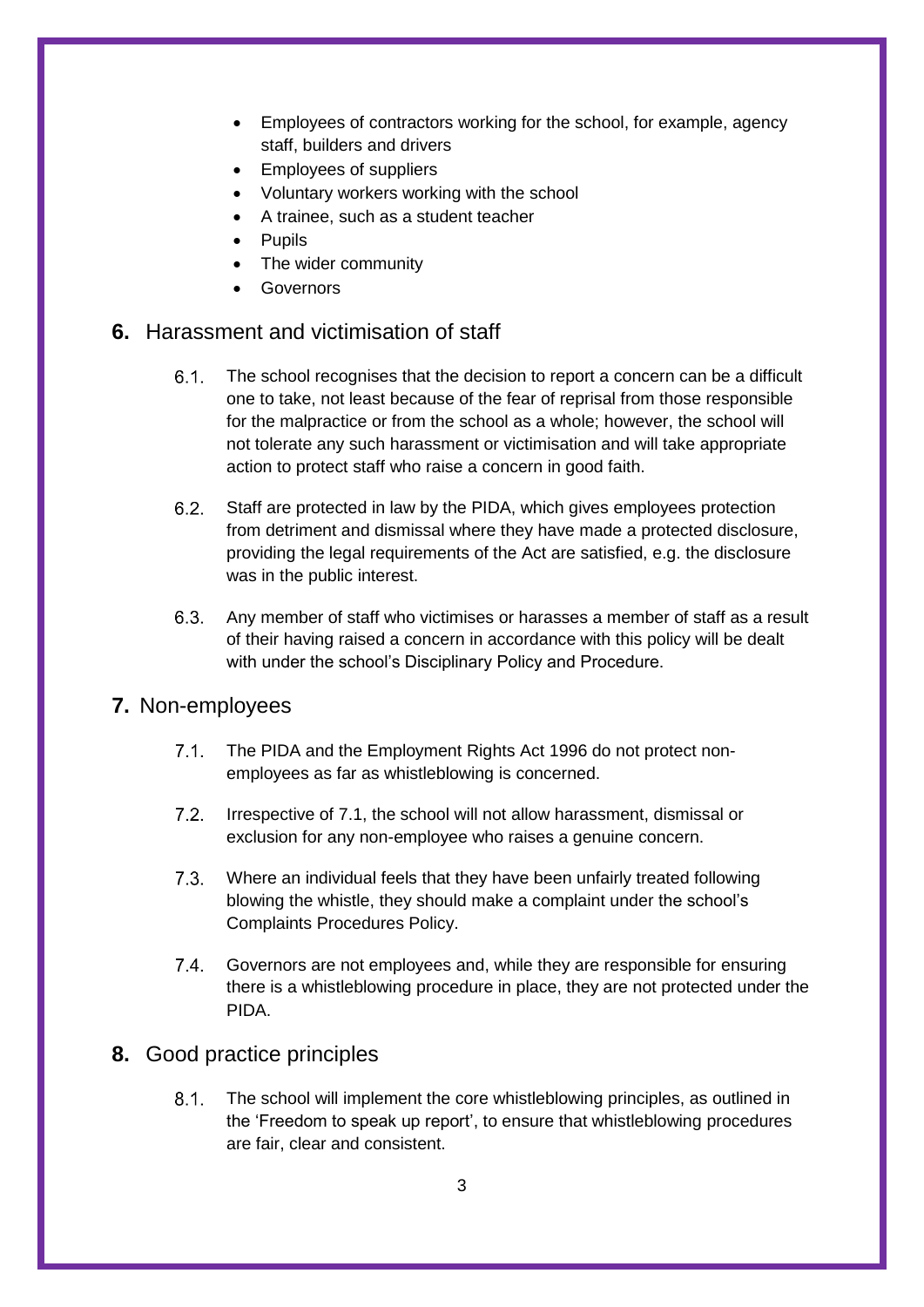- $8.2.$ The school will implement a culture of change by ensuring the following principles are reflected in our ethos and values – there will be a culture:
	- Of safety in the school.
	- Where people feel confident with raising concerns.
	- Free from bullving.
	- Of visible leadership.
	- Of valuing staff.
	- Of reflective practice.
- $8.3.$ By providing a clear procedure for mediating and resolving cases, as outlined in [section 9,](#page-7-0) the school will ensure that all cases are efficiently handled. This procedure includes:
	- How to raise and report concerns.
	- How investigations will be conducted.
	- How the school will mediate and resolve disputes.
- $8.4.$ The school will implement measures to support good practice by ensuring adherence to the following principles:
	- Offering relevant training to staff
	- Providing the necessary support to staff
	- Providing support to staff who are seeking alternative employment
	- Being transparent
	- Being accountable
	- Conducting an external review of any concerns raised, where necessary
	- Undertaking regulatory action as required
- $8.5.$ We will ensure there are particular support measures in place for vulnerable groups by adhering to the following principles:
	- Ensuring non-permanent staff are taught, and receive training on, the same principles as permanent staff
	- Ensuring students and trainees are subject to all the safeguarding and whistleblowing principles
	- Ensuring staff from ethnic minorities are supported, as they may feel particularly vulnerable when raising concerns
	- Ensuring staff are empowered and protected, enabling them to raise concerns freely

#### <span id="page-7-0"></span>**9.** Procedure

- $9.1.$ When raising concerns, individuals will express them in writing to the headteacher.
- $92$ If an individual is raising a concern about the headteacher, they should express their concerns in writing to the vice chair of governors. Where this is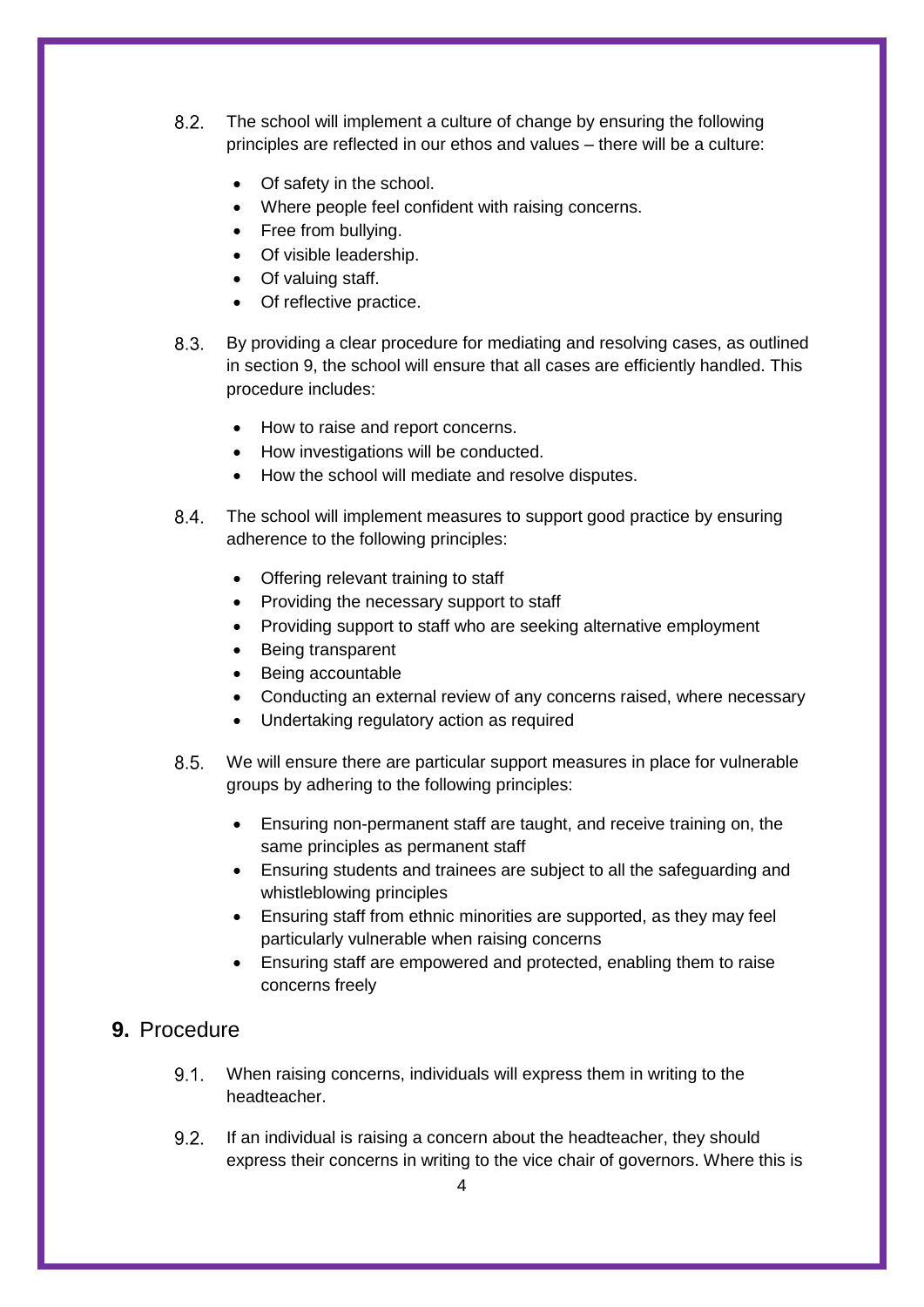the case, the chair of governors will take on the headteacher's duties outlined in [section 10.](#page-8-0)

- $9.3.$ When individuals raise their concern, they will include the following information as far as possible:
	- The background and history of the concern
	- Any relevant names, dates and places
	- The reasons for the concern
- $9.4.$ The school encourages individuals to let their identity be known when they raise concerns, as anonymous concerns can be challenging to investigate.
- $9.5.$ Individuals who would like to seek professional and confidential advice should contact Protect, a registered charity that advises on whistleblowing queries. The Protect website can be accessed [here](https://www.protect-advice.org.uk/) (www.protectadvice.org.uk), or they can be contacted on 020 31172520.
- $9.6.$ Once an individual has raised a concern, the school will be responsible for investigating it.
- $9.7.$ In certain instances, it may be appropriate for the individual to raise the concern with an outside agency, e.g. the police, depending on the severity of the concern. Equally, it may be appropriate for the individual to request that their trade union raises the matter.
- $9.8.$ The school, or the appropriate external agency, will acknowledge receipt of a disclosure but, unless additional information is required, will not contact or engage in dialogue with the whistleblower, as this may undermine the legitimacy of the investigation outcome.

#### <span id="page-8-0"></span>**10.** Next steps

- 10.1. The headteacher will write to the individual within 10 working days of the initial meeting to confirm that the concern has been received, as well as to indicate proposals for dealing with the matter.
- 10.2. The initial stage will be an interview with the whistleblower, and then an assessment of further action will be discussed. During this initial stage, the headteacher will establish if:
	- There are grounds for a concern and that it is genuine.
	- The concern was raised in accordance with this policy.
- During the initial interview, the headteacher will request the individual puts their concern in writing, if they have not already done so. The headteacher will write a summary of the concern if the individual is unable to put it in writing.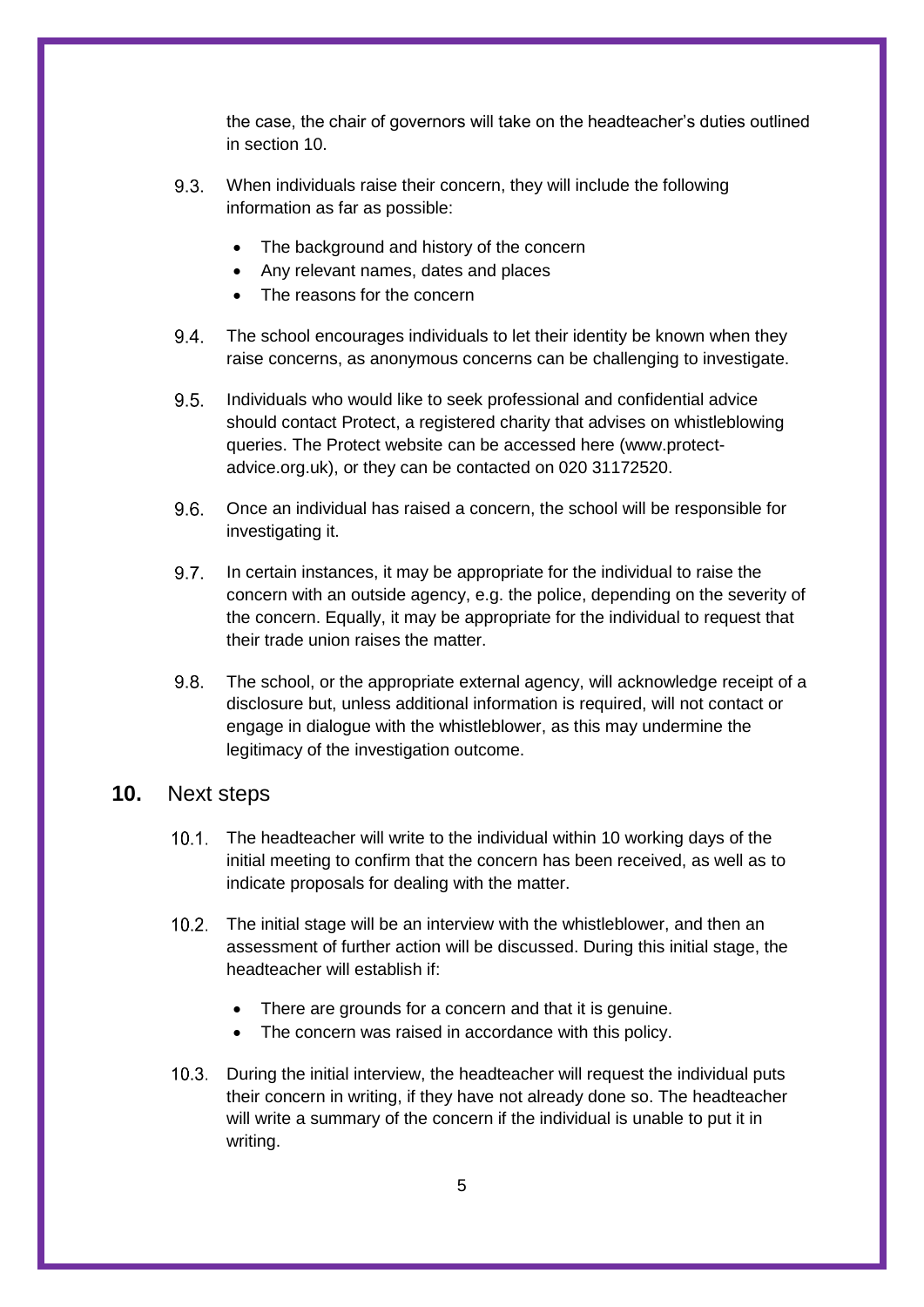- The headteacher will explain the following to anybody raising a concern:
	- How they will communicate with the complainant throughout the process. It should be noted, the need for confidentiality may prevent the school giving the complainant specific details of any necessary investigation or any necessary disciplinary action taken as a result of the concern.
	- That the complainant's identity will be kept confidential from the alleged wrongdoer.
	- That the governing body will do everything in its power to protect the complainant from discrimination.
	- That if the concern is genuine, even if the concern is not confirmed, no disciplinary action will be taken against the complainant.
	- If clear evidence is uncovered that the complainant's concern is malicious or unfounded, disciplinary action may be brought against them.
- 10.5. If an investigation is carried out, the whistleblower will be informed of the final outcome.
- 10.6. A record will be kept of the seriousness of the issues raised and the credibility of the concern. All records will be kept confidential and will be stored in line with the school's Records Management Policy.
- 10.7. It may be possible for the concern to be resolved by simply agreeing the necessary action or explaining procedures to the alleged wrongdoer; however, depending on the severity and nature of the concern, it may:
	- Be investigated by management, an internal audit or through the disciplinary process.
	- Be referred to the police or an external auditor.
	- Form the subject of an independent inquiry.
- 10.8. If the investigating officer needs to talk to the whistleblower, they are permitted to be accompanied by a trade union representative, a professional association representative, a friend or a fellow member of staff not involved in the area of work that the concern relates to. This person will provide support only and will not be allowed to become involved in the proceedings.
- A record will be made of the nature and outcome of the concern. The purpose of this is to ensure that a central record is kept which can be crossreferenced with other complaints to monitor any patterns of concern across the school and to assist in monitoring the procedure.
- 10.10. The whistleblower will be informed of the results of the investigation, and any action that is proposed will be subject to third party rights. Where action is not taken, the individual will be given an explanation.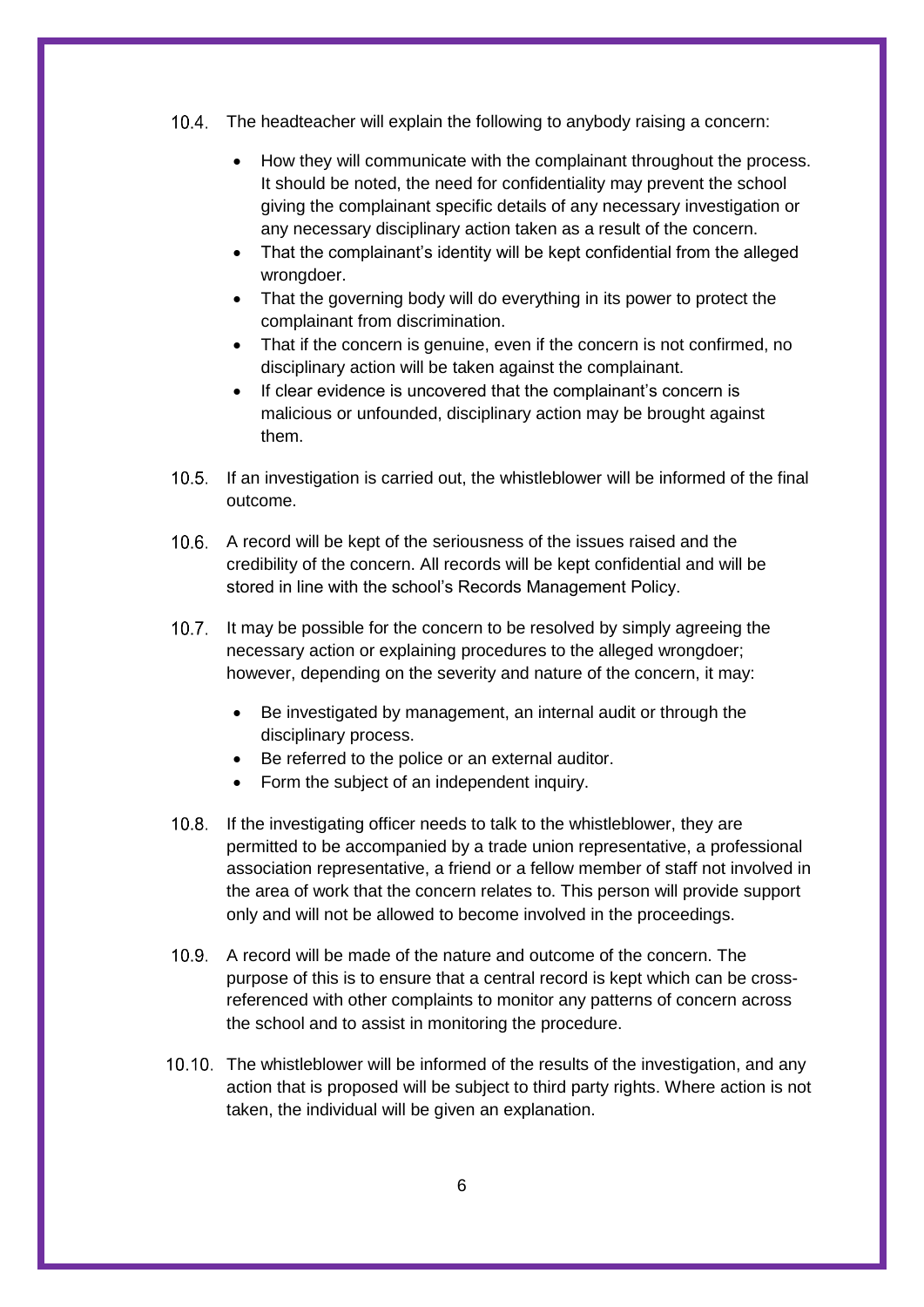## <span id="page-10-0"></span>**11.** What the school asks of you

- 11.1. The purpose of this policy is to enable individuals to raise concerns in confidence, without any fear of reprisal; therefore, it is imperative that whistleblowers:
	- Do not take the concern outside the school, e.g. gossiping.
	- Declare any personal interest in the matter, as the policy is designed to be used in the interest of the public and not for individual matters.

#### <span id="page-10-1"></span>**12.** Appeal process

If no action is to be taken and/or the individual is not satisfied with the way the matter has been handled, they can make a complaint under the school's Complaints Policy.

## <span id="page-10-2"></span>**13.** Unfair treatment

- 13.1. An individual can take a case to an employment tribunal if they feel that they have been treated unfairly as a result of whistleblowing.
- 13.2. Further information can be sought from the [Citizen's Advice Bureau,](https://www.citizensadvice.org.uk/) the whistleblowing charity [Protect,](http://www.pcaw.org.uk/) or from an individual's trade union.
- 13.3. Any claims of unfair dismissal needs be made within three months of the investigation ending.

#### <span id="page-10-3"></span>**14.** Monitoring and review

- 14.1. The governing body will review this policy annually, ensuring that all procedures are up-to-date.
- 14.2. Any changes made to this policy will be communicated to all members of staff.